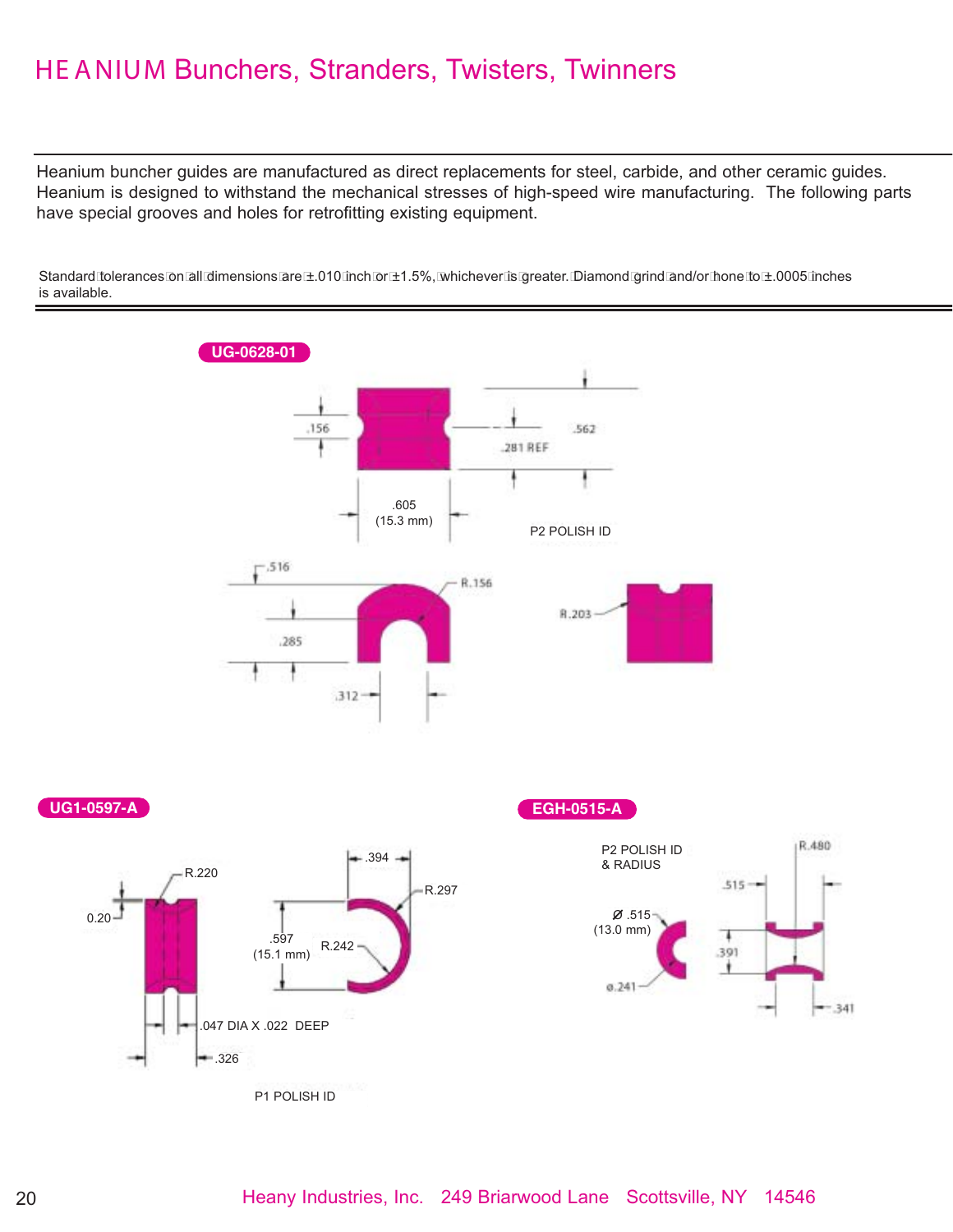## HE ANIUM Bunchers, Stranders, Twisters, Twinners

Standard finish (Ra) on all surfaces is 64 µin. Polishing to 32 µin **(P2 Polish)** or 16 µin **(P1 Polish)** is available.



<sup>21</sup> Phone: 585 889 2700 Fax: 585 889 2708 www.heany.com